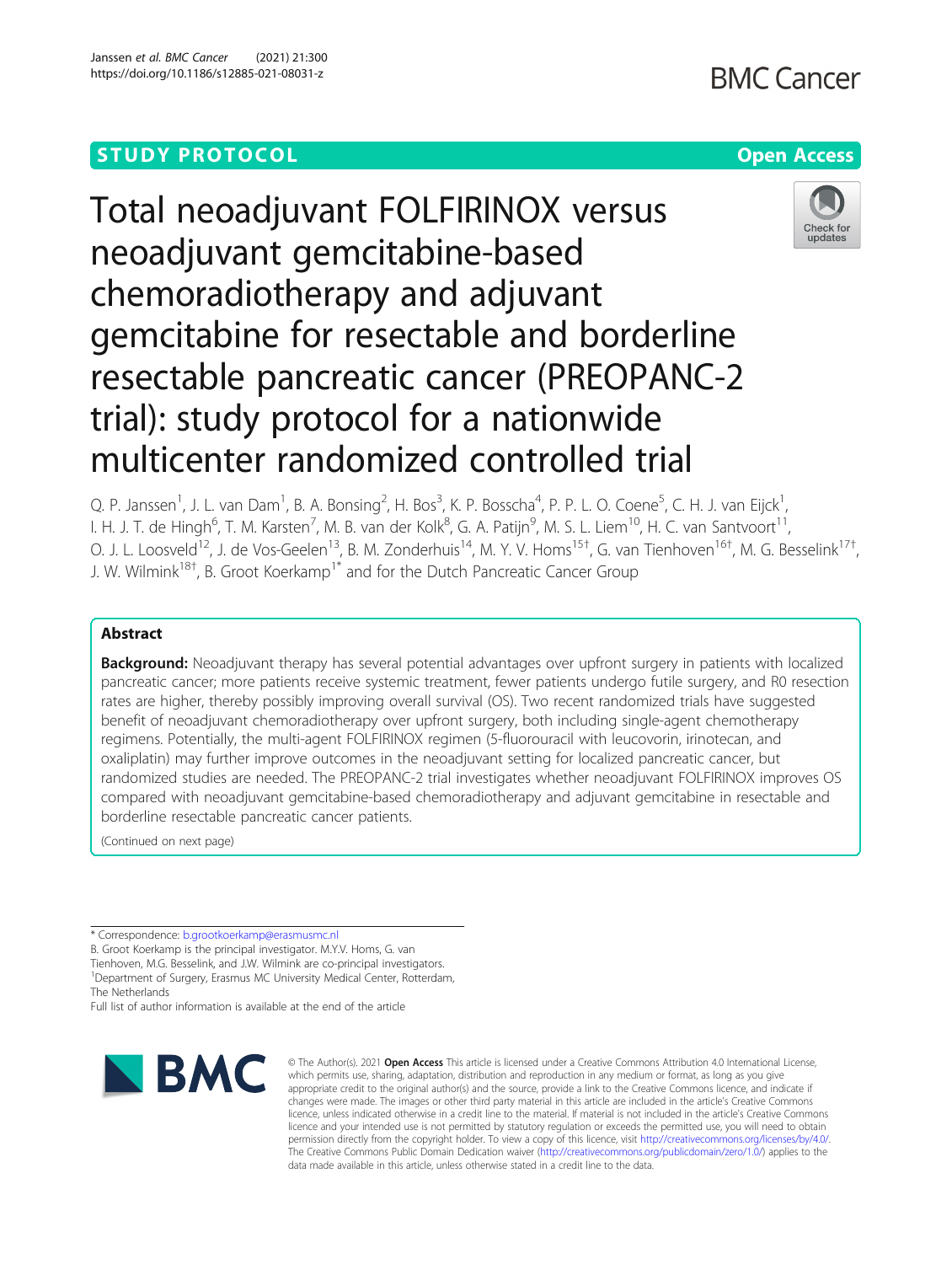## (Continued from previous page)

Methods: This nationwide multicenter phase III randomized controlled trial includes patients with pathologically confirmed resectable and borderline resectable pancreatic cancer with a WHO performance score of 0 or 1. Resectable pancreatic cancer is defined as no arterial and ≤ 90 degrees venous involvement; borderline resectable pancreatic cancer is defined as ≤90 degrees arterial and ≤ 270 degrees venous involvement without occlusion. Patients receive 8 cycles of neoadjuvant FOLFIRINOX chemotherapy followed by surgery without adjuvant treatment (arm A), or 3 cycles of neoadjuvant gemcitabine with hypofractionated radiotherapy (36 Gy in 15 fractions) during the second cycle, followed by surgery and 4 cycles of adjuvant gemcitabine (arm B). The primary endpoint is OS by intention-to-treat. Secondary endpoints include progression-free survival, quality of life, resection rate, and R0 resection rate. To detect a hazard ratio of 0.70 with 80% power, 252 events are needed. The number of events is expected to be reached after inclusion of 368 eligible patients assuming an accrual period of 3 years and 1.5 years follow-up.

**Discussion:** The PREOPANC-2 trial directly compares two neoadjuvant regimens for patients with resectable and borderline resectable pancreatic cancer. Our study will provide evidence on the neoadjuvant treatment of choice for patients with resectable and borderline resectable pancreatic cancer.

Trial registration: Primary registry and trial identifying number: EudraCT: 2017–[002036-17](https://www.clinicaltrialsregister.eu/ctr-search/search?query=PREOPANC-2). Date of registration: March 6, 2018.

Secondary identifying numbers: The Netherlands National Trial Register – [NL7094](https://www.trialregister.nl/trial/7094), NL61961.078.17, MEC-2018-004.

Keywords: Neoadjuvant, FOLFIRINOX, Gemcitabine, Chemoradiotherapy, Localized pancreatic cancer, Intention-totreat, Randomized controlled trial, Overall survival, Quality of life

## Introduction

Pancreatic ductal adenocarcinoma is often diagnosed at an advanced stage. Only 10–20% of patients present with resectable or borderline resectable pancreatic cancer, for which a potentially curative resection can be performed. Despite surgery, cure remains exceptional, as is demonstrated by a 10-year overall survival (OS) after resection of less than 4% [\[1](#page-6-0)]. Most patients die of distant progression rather than local recurrence. Apparently, the vast majority of patients with local disease on imaging already have occult metastatic disease. This underlines the importance of systemic therapy.

Upfront surgery with adjuvant gemcitabine has long been the standard of care for patients with resectable pancreatic cancer [\[2](#page-6-0)]. Over the past decade, multiple randomized trials have focused on adjuvant therapy, with gradually improving OS [\[3](#page-6-0)–[5\]](#page-6-0). Unfortunately, only a subgroup of patients with localized pancreatic cancer receive the intended upfront surgery and adjuvant therapy. First, 10–20% of patients who are scheduled for surgical exploration do not undergo resection, because metastatic or locally unresectable disease is found at surgery that was not anticipated on imaging [[6\]](#page-6-0). An exploratory laparotomy without resection has considerable mortality, morbidity, and a prolonged reduced quality of life. Most of these patients fail to receive palliative chemotherapy [\[7](#page-6-0)]. Second, many patients (40–50%) do not recover from a resection sufficiently or in time to tolerate adjuvant chemotherapy [[8,](#page-6-0) [9](#page-6-0)]. Third, recurrence within 6 months after surgery can occur in up to 50% of patients who do not receive adjuvant chemotherapy [\[3](#page-6-0)].

It is unlikely that these patients derived any benefit from surgery. Hence, with upfront surgery, too many patients with the initial diagnosis of resectable or borderline resectable pancreatic cancer undergo futile surgery and too few patients receive systemic chemotherapy, while the majority of patients have occult metastatic disease at presentation.

Neoadjuvant therapy has been proposed to overcome the drawbacks associated with upfront surgery. Singlearm studies on neoadjuvant chemotherapy, with or without radiotherapy, have reported favorable outcomes. A meta-analysis of 38 studies with 3843 patients with resectable and borderline resectable pancreatic cancer found superior OS by intention-to-treat (ITT) (18.8 vs. 14.8 months) and higher R0 resection rates (87% vs. 67%;  $p < 0.001$ ) after neoadjuvant therapy compared with upfront surgery [[6](#page-6-0)]. The addition of radiotherapy to chemotherapy has been suggested to improve R0 resection rate and decrease local recurrence rate, with the potential to improve OS. A recent Korean randomized phase II-III trial was closed early after inclusion of 50 patients because of superior survival with neoadjuvant versus adjuvant gemcitabine-based chemoradiotherapy at interim analysis (21 vs. 12 months,  $p = 0.028$ ) [\[10](#page-6-0)]. The Dutch PREOPANC-1 randomized controlled trial (RCT) compared neoadjuvant gemcitabine-based chemoradiotherapy to upfront surgery, both arms followed by adjuvant gemcitabine  $[11, 12]$  $[11, 12]$  $[11, 12]$  $[11, 12]$ . Although this study did not meet the primary endpoint of OS by ITT (16.0 vs. 14.3 months,  $p = 0.096$ ), all secondary outcomes found superiority of the neoadjuvant arm: R0 resection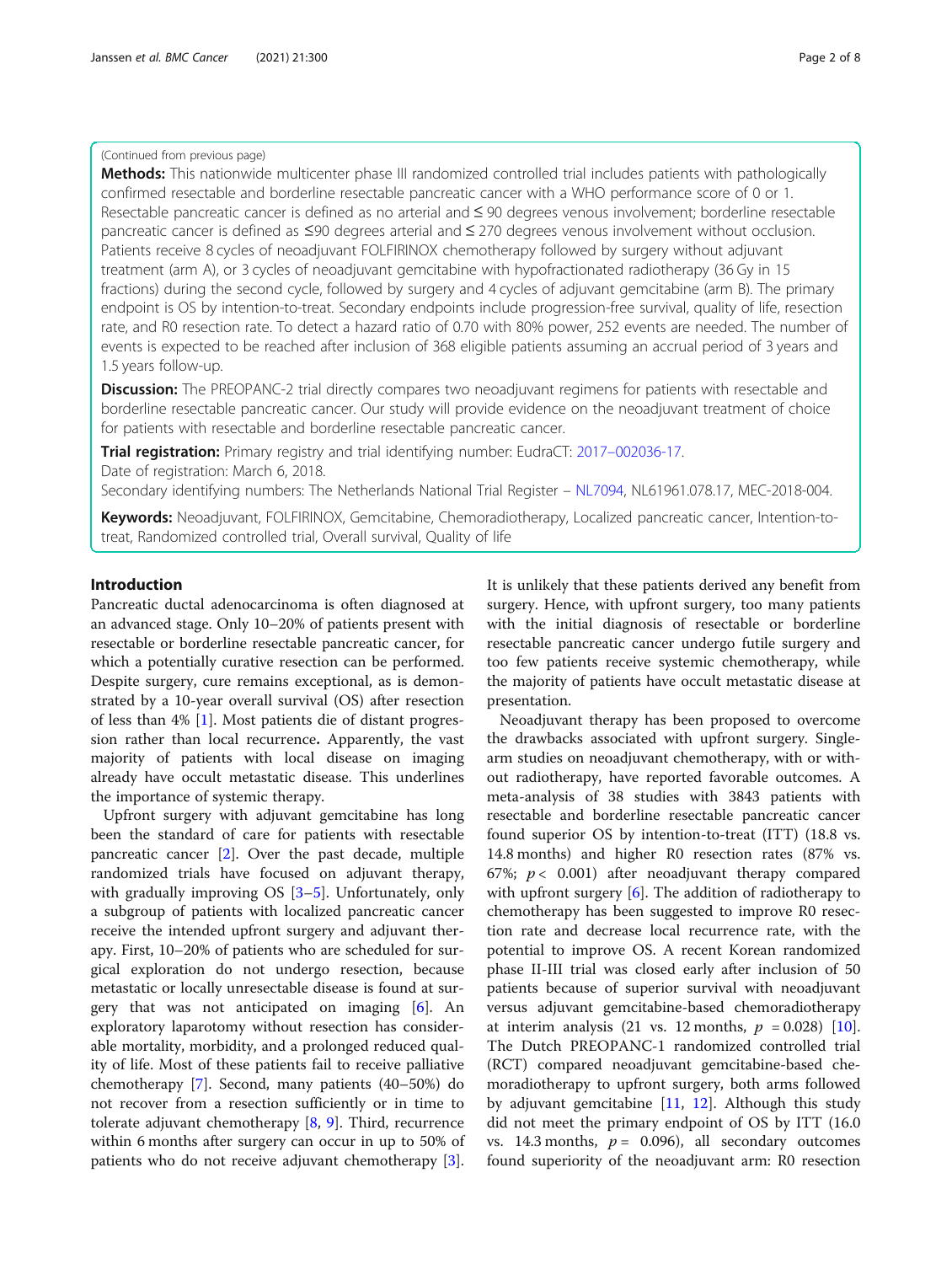<span id="page-2-0"></span>rate (71% vs. 40%;  $p < 0.001$ ), disease free survival (8.1) vs. 7.7 months,  $p = 0.032$ ), and locoregional recurrence free interval (not reached vs. 13.4 months,  $p = 0.003$ ).

In 2011, the multi-drug regimen FOLFIRINOX, consisting of 5-fluorouracil with leucovorin, irinotecan, and oxaliplatin, was superior to gemcitabine in patients with metastatic pancreatic cancer (median OS 11.1 vs. 6.8 months,  $p \leq 0.001$  [[13\]](#page-6-0). For locally advanced pancreatic cancer (LAPC), no RCT has been conducted, yet a favorable median OS with FOLFIRINOX of 24 months was found in a patient-level meta-analysis including 315 patients [[14\]](#page-6-0). In comparison, the median OS with gemcitabine for LAPC ranged from 8 to 13 months in previous studies [[15\]](#page-6-0). In the neoadjuvant setting, a patient-level meta-analysis of FOLFIRINOX for borderline resectable pancreatic cancer found a median OS of 22.2 months [\[16](#page-6-0)]. In recent years, FOLFIRI-NOX has become the most commonly used neoadjuvant chemotherapy in observational studies and ongoing phase II trials [\[17](#page-6-0)].

Neoadjuvant therapy appears the most appropriate choice for most patients with localized disease. A direct comparison of FOLFIRINOX to gemcitabinebased chemoradiotherapy in the neoadjuvant setting has not yet been performed in a phase III trial. Our primary objective is to determine if total neoadjuvant FOLFIRINOX results in superior OS compared with neoadjuvant gemcitabine-based chemoradiotherapy and adjuvant gemcitabine for patients with resectable and borderline resectable pancreatic cancer.

## Methods

#### Design

The PREOPANC-2 trial is a multicenter randomized phase III superiority trial, initiated by the Dutch Pancreatic Cancer Group (DPCG). A list of all participating centers is added as [Supplementary file.](#page-5-0) Eligible patients are randomly assigned to either receive neoadjuvant FOLFIRINOX followed by surgery without adjuvant treatment

(intervention; arm A) or neoadjuvant gemcitabine-based chemoradiotherapy followed by surgery and adjuvant gemcitabine (comparator; arm B) (Fig. 1). Randomization in a 1: 1 ratio is performed centrally using a web-based system, with stratification according to center and by resectability status (resectable vs. borderline resectable).

### Study population

Patients are eligible if they have histologically or cytologically confirmed resectable or borderline resectable pancreatic cancer, without distant metastases. Resectability is assessed by a multiphase computed tomography (CT) scan within 4 weeks before randomization. A tumor without arterial (common hepatic artery, superior mesenteric artery, or celiac trunk) involvement and with venous (portal vein and/or superior mesenteric vein) involvement ≤90° is considered resectable; a tumor with arterial involvement ≤90° and/or venous involvement > 90° and ≤ 270° without occlusion is considered borderline resectable. Other inclusion criteria are a World Health Organization (WHO) performance status of 0 or 1, ability to undergo surgery, chemoradiotherapy, and chemotherapy, age  $\geq 18$  years, adequate bone marrow function (i.e. hemoglobin ≥6 mmol/l; leucocytes  $\geq 3.0 \times$ 10<sup>9</sup>/l; platelet count  $\geq 100 \times 10^9$ /l), adequate renal function (e-GFR  $\geq$  50 ml/min), and written informed consent.

Exclusion criteria are prior treatment for pancreatic cancer, comorbidity or previous treatment precluding surgery, chemoradiotherapy, and chemotherapy, and pregnancy. Furthermore, patients are ineligible in case of previous malignancy, unless no evidence of disease and diagnosed more than 3 years before diagnosis of pancreatic cancer, or with a life expectancy of more than 5 years from date of inclusion. A past medical history of non-melanoma skin cancer, pancreatic neuroendocrine tumor (pNET) < 2 cm, and gastrointestinal stromal tumor (GIST) < 2 cm are not exclusion criteria. Lesions on chest CT that are too small to characterize are not considered metastatic disease.

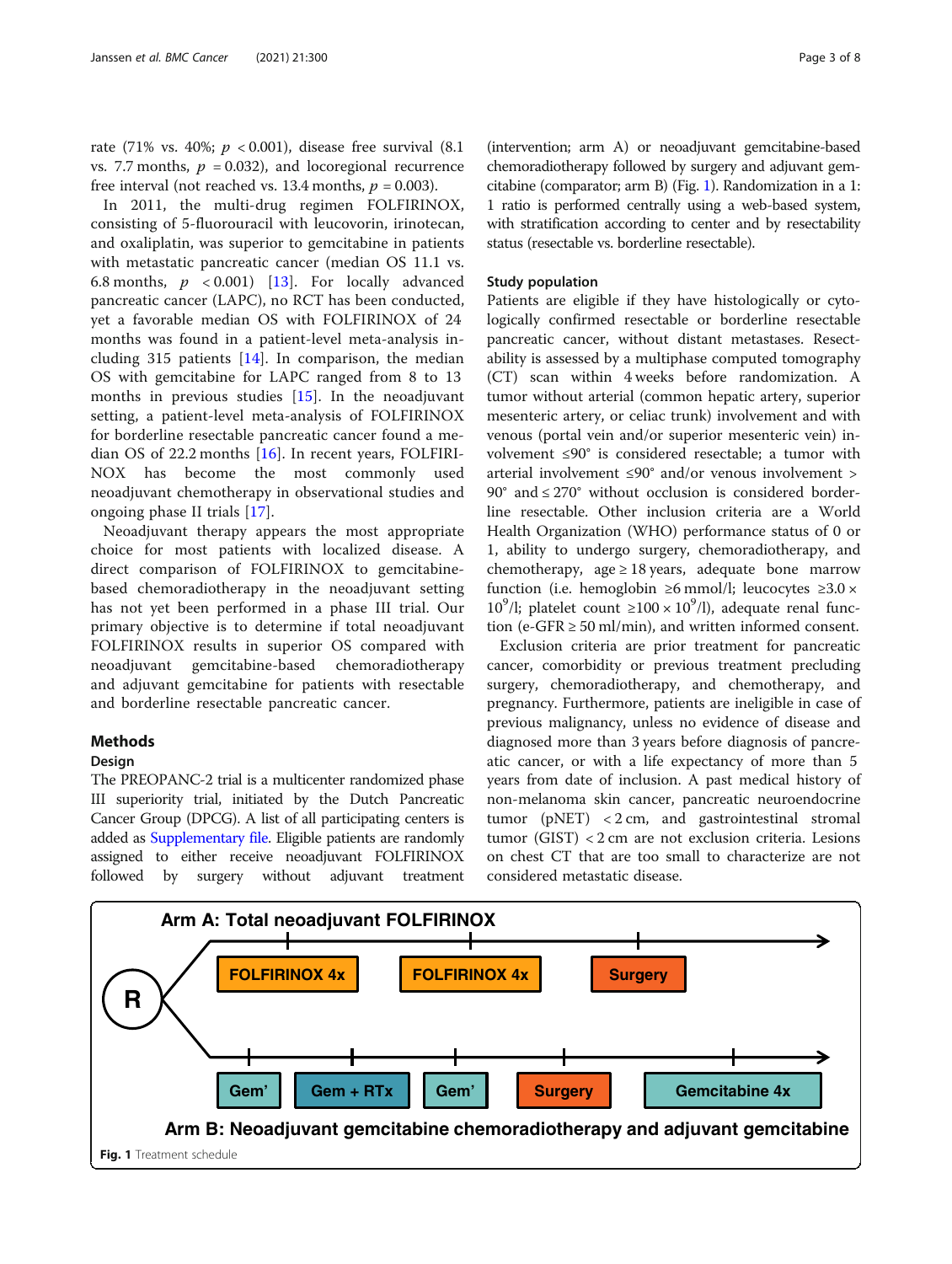Patients with hyperbilirubinemia may be randomized, but biliary drainage with a metal stent should be performed before start of neoadjuvant therapy if bilirubin is higher than 1.5 times the upper limit of normal.

## Treatment

## Arm a: total neoadjuvant FOLFIRINOX

Treatment in arm A starts with four cycles of neoadjuvant FOLFIRINOX, followed by a restaging CT-scan. Patients with treatment response or stable disease according to Response Evaluation Criteria in Solid Tumors (RECIST) 1.1 criteria are scheduled for an additional four cycles of neoadjuvant FOLFIRINOX. Restaging CTscan is repeated and when appropriate followed by surgical exploration with intended resection. No adjuvant chemotherapy is scheduled. Cycles are repeated every 2 weeks (Fig. [1\)](#page-2-0). The dosages are identical to that of the phase III trial (PRODIGE 4/ACCORD 11 trial) for metastatic pancreatic cancer [[13\]](#page-6-0). Starting with a modified regimen is allowed in patients older than 75 years or at the discretion of the treating physician, including withholding of the fluorouracil bolus or dose reduction of irinotecan and oxaliplatin to 80%. Fluorouracil dose should be adjusted or withheld in patients with a (partial) deficiency of the dihydropyrimidine dehydrogenase (DPD) enzyme. Primary prophylaxis with (Peg) Filgrastim (G-CSF) after every cycle of FOLFIRINOX is strongly recommended. Dose adjustments during treatment should be based on the maximum graded toxicity within the previous cycle.

## Arm B: neoadjuvant gemcitabine-based chemoradiotherapy and adjuvant gemcitabine

Treatment in arm B starts with three cycles of neoadjuvant gemcitabine, adding hypofractionated radiotherapy (36 Gy in 15 fractions during 3 weeks) to the second cycle. Gemcitabine is given weekly for 3 weeks (day 1, 8, and 15) in subsequent 4-week courses, at a dose of 1000 mg per square meter of body-surface area. The first and third cycle are modified to a 3-week course (day 1 and 8). After neoadjuvant therapy, a restaging CT-scan is performed and when appropriate followed by surgical exploration with intended resection. After resection, four cycles of adjuvant gemcitabine are administered (Fig. [1](#page-2-0)). Adjuvant chemotherapy should start after the patient has recovered from surgery, but no later than 12 weeks after surgery.

## Surgery: both groups

Patients are eligible for a surgical exploration if they have non-metastatic resectable or borderline resectable disease on restaging CT-scan of the chest and abdomen. Surgery is performed 3 to 6 weeks after completion of chemotherapy. Surgery starts with a staging laparoscopy

(during the same surgical procedure), followed by the standard surgical exploration and resection depending on the location of the tumor. Postoperative complications are defined according to the Clavien-Dindo classification and definitions of post-pancreatic surgery complications (i.e. pancreatic fistula, delayed gastric emptying, and bleeding) according to the International Study Group of Pancreatic Surgery (ISGPS), recorded until 90 days after surgery [\[18](#page-6-0)–[21\]](#page-6-0). If chemotherapy is discontinued because of toxicity or in case of local progression at restaging, patients may also proceed to surgical exploration. Patients with distant metastasis or unresectable disease at restaging or surgery continue with standard palliative care according to the national guideline.

### **Outcomes**

The primary endpoint is OS by intention-to-treat, calculated from date of randomization. Secondary endpoints include progression-free survival, locoregional progression-free interval, distant metastases-free interval, resection rate, R0 resection rate, chemotherapy start rate, chemotherapy completion rate, toxicity, postoperative complications, radiologic response, tumor marker response (serum carbohydrate antigen 19–9 (CA 19–9) and carcinoembryonic antigen (CEA)), pathologic response, and quality of life.

Progression-free survival is defined as survival without any locoregional progressive disease, distant metastases, recurrence, or secondary pancreatic cancer, calculated from the date of randomization. Death from any cause is also considered an event for this endpoint. Patients alive and free of these events will be censored at the last follow-up. For locoregional progression-free interval and distant metastases-free interval, only progression is considered an event and patients are censored at death or at the date of last follow-up for patients alive and free of these events. Resection is considered R0 if the distance between the inked margin and tumor cells is  $\geq 1$  mm [[22\]](#page-7-0). Radiologic response is defined according to RECI ST criteria version 1.1 comparing pre-randomization and restaging imaging after 4 and 8 cycles of FOLFIRI-NOX (arm A) or after chemoradiotherapy (arm B). These time points are also used to assess tumor marker response. Pathologic response is defined using the modified 3-tier histologic tumor regression grading (HTRG) scheme [\[23](#page-7-0)].

## Quality of life

Quality of life is assessed using questionnaires at multiple time points throughout the study and during follow-up: every 3 months in the first year, every 6 months in the second year, and annually in year 3 to 5.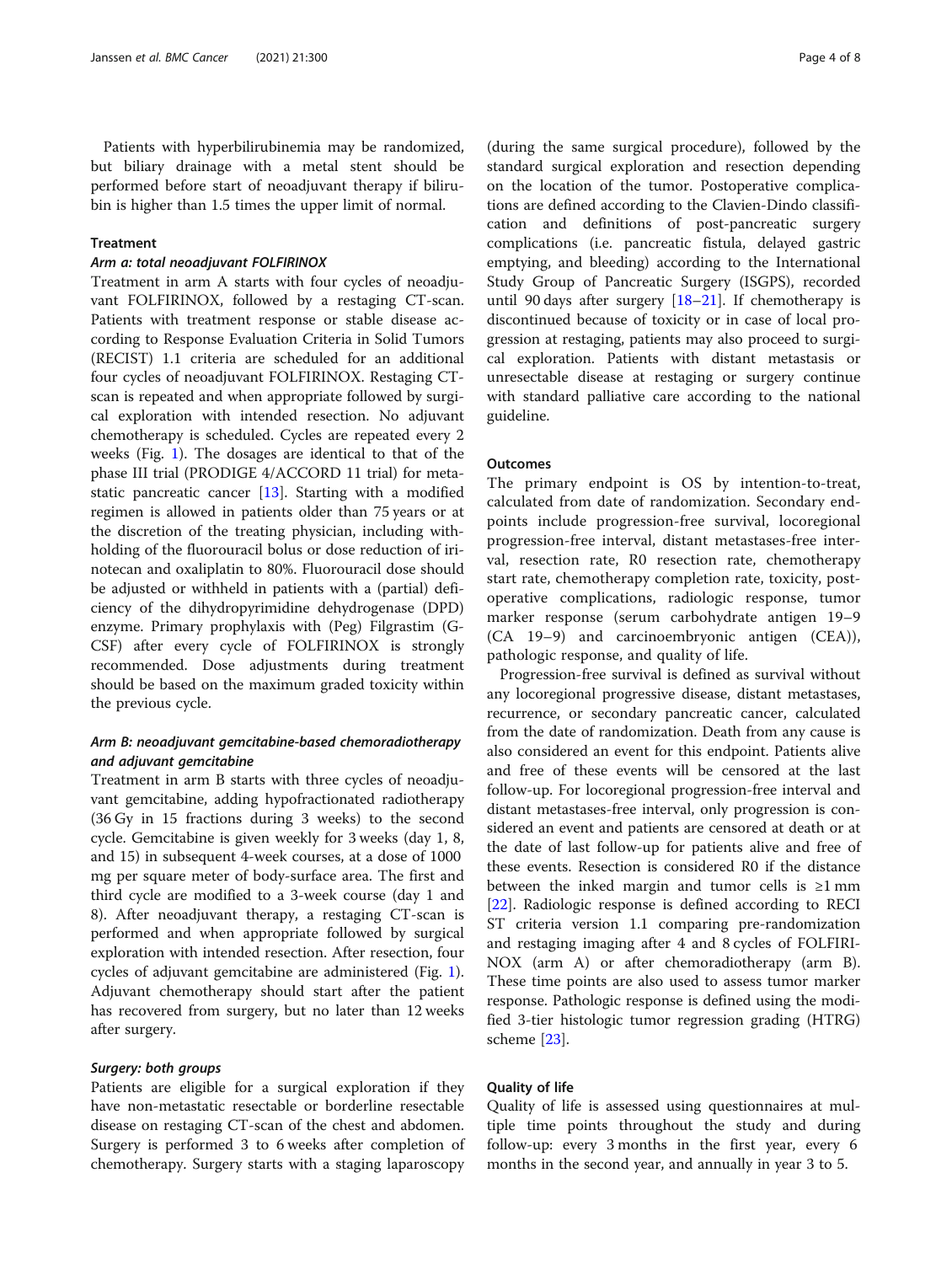#### Follow-up

After randomization, follow-up takes place every 3 months during the first 2 years and every 6 months during year 3 to 5. Follow-up CT-scans of the chest and abdomen combined with tumor marker analysis (CA 19–9 and CEA) take place at 6, 12, 18, and 24 months from randomization and yearly thereafter, until disease recurrence or up to a maximum of 5 years after randomization in patients without recurrence.

#### Data collection and management

The web-based software tool ALEA (FormsVision BV, Abcoude, The Netherlands) is used for randomization, clinical data collection, and central data management. Data management is coordinated by the Clinical Trial Center Rotterdam and data collection is performed by The Netherlands Comprehensive Cancer Organization (Integraal Kankercentrum Nederland). Data entry is done according to study specific data entry guidelines, promoting a uniform and standardized way of data entry and providing procedures for exceptions (i.e. missing values, unknowns). Data managers are trained in using the ALEA electronic case report form system prior to data entry start.

#### **Monitoring**

Throughout the trial, a trained, qualified, and independent monitor will periodically visit each participating center in order to randomly check compliance with the protocol, compliance with in- and exclusion criteria, proper implementation, conduct of Informed Consent procedures, Source Data Verification (i.e. crosscheck data in ALEA with patient dossier and vice versa), and reporting of serious adverse events (SAEs). Adverse events are graded using the Common Terminology Criteria for Adverse Events (CTCAE) version 4.0.3 [\[24](#page-7-0)]. SAE's defined as adverse events grade 3, 4, or 5 are collected. Suspected Unexpected Serious Adverse Reactions (SUSARs) are reported to the Competent Authority and Ethics Committee according to national regulation. In addition to the expedited reporting of SUSARs, the sponsor submits a safety report to the Competent Authority and Ethics Committee once a year during the clinical trial. An independent Data Safety Monitoring Board (DSMB) monitors the safety of the trial subjects by qualitative analyses of feasibility, accrual rate, mortality, and SAE'S after 50 and 100 patients have completed treatment.

## Statistical analysis

Sample size calculation was performed for the primary endpoint of OS. The median OS of 17 months for the chemoradiotherapy arm of the PREOPANC-1 trial (preliminary results, 149/176 events) was used as estimate for the comparator arm [[25\]](#page-7-0). In order to detect a hazard ratio (HR) of 0.70 with 80% power (2-sided significance level alpha = 0.05), a total of 252 events (deaths) need to be observed. This HR translates into a median OS of about 24 months in the intervention arm, which is consistent with a large patient-level meta-analysis on neoadjuvant FOLFIRINOX treatment for borderline resectable pancreatic cancer  $[16]$ . The number of events is expected to be reached after inclusion of 368 eligible patients assuming an accrual rate of 10 patients per month with an accrual period of 3 years and an additional follow up of 1.5 years after the last patient has been randomized. Dropouts were rare in PREOPANC-1 and are therefore not accounted for. No interim analysis for the primary outcome is planned.

All main analyses will be performed by intention-totreat. Cox regression analysis will be performed to calculate the hazard ratio and corresponding 95% confidence interval. Kaplan-Meier method will be used to estimate OS probabilities at appropriate time points, using the Greenwood estimate to construct corresponding 95% confidence intervals (CIs). A  $p$ -value of 0.05 is considered statistically significant.

Prespecified subgroup analyses include: patients that received at least one cycle of neoadjuvant treatment, patients that underwent a resection, patients that underwent an R0 resection, patients that completed all scheduled treatment, for the subgroups resectable and borderline resectable pancreatic cancer, patients younger vs. older than 65 years, patients with high and low CA 19–9, and patients with performance score 0 vs. 1.

#### **Discussion**

Herein, we describe the protocol of the PREOPANC-2 trial, a multicenter randomized phase III trial conducted by the Dutch Pancreatic Cancer Group in the Netherlands, which was designed to compare the efficacy of two neoadjuvant treatment strategies for patients with resectable and borderline resectable pancreatic cancer. This study builds upon the results of the previously conducted PREOPANC-1 trial [\[11](#page-6-0)]. If the PREOPANC-2 trial demonstrates superior OS for patients receiving neoadjuvant FOLFIRINOX, this treatment should be implemented as neoadjuvant treatment of choice for patients with resectable and borderline resectable pancreatic cancer.

Based on the available evidence, we believe that neoadjuvant therapy is the best approach for the majority of patients with both resectable and borderline resectable pancreatic cancer. This paradigm shift was confirmed by a recently published study by Cloyd and colleagues [\[26](#page-7-0)]. This meta-analysis of six RCTs comparing neoadjuvant treatment to upfront surgery for resectable and borderline resectable pancreatic cancer patients showed that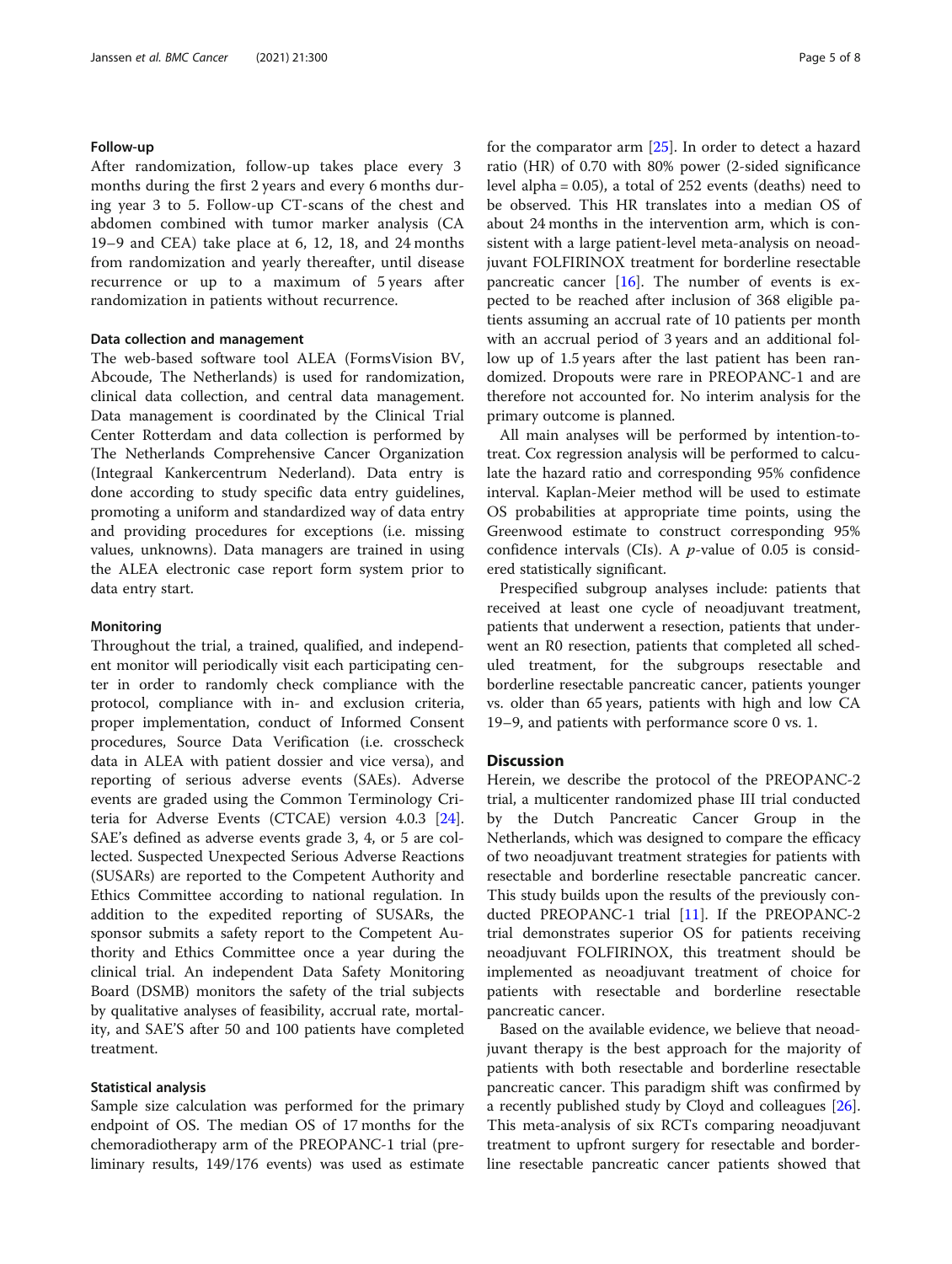<span id="page-5-0"></span>neoadjuvant treatment significantly improved OS by intention-to-treat compared with upfront surgery (HR 0.73, 95% CI: 0.61–0.86). The pooled HR remained in favor of neoadjuvant treatment in all subgroup analyses, thus independent on anatomic classification (resectable: HR 0.73, 95% CI: 0.59–0.91; borderline resectable: HR 0.51, 95% CI: 0.28–0.93) or neoadjuvant treatment type (chemoradiotherapy: HR 0.77, 95% CI: 0.61–0.98; chemotherapy alone: HR 0.68, 95% CI: 0.54–0.87) In addition, neoadjuvant treatment increased the likelihood of an R0 resection (RR 1.51, 95% CI: 1.18–1.93).

Since the design of the PREOPANC-2 trial, two RCTs showed superiority of gemcitabine combined with capecitabine (ESPAC-4 trial) and modified (m) FOLFIRINOX (PRODIGE 24/CCTG PA.6 trial) when compared to gemcitabine monotherapy in the adjuvant setting [[5](#page-6-0), [27\]](#page-7-0). Based on these studies, both mFOLFIRINOX and gemcitabine with capecitabine have become preferred regimens in the adjuvant setting for patients with adequate performance status. It remains unclear what the best adjuvant regimen is after neoadjuvant chemoradiotherapy and resection.

## Trial status

The PREOPANC-2 trial is a nationwide multicenter randomized phase III trial, conducted in 15 centers that provide multidisciplinary treatment for pancreatic cancer throughout the Netherlands. The study opened for accrual on June 5th, 2018. At the time of submission of this paper, all centers were actively recruiting and treating patients. A total of 294 patients were included in the trial on September 1st, 2020.

#### Abbreviations

CA 19–9: Carbohydrate antigen 19–9; CEA: Carcinoembryonic antigen; CI: Confidence interval; CT: Computed tomography; DPCG: Dutch Pancreatic Cancer Group; DPD: Dihydropyrimidine dehydrogenase; DSMB: Data Safety Monitoring Board; eGFR: Estimated glomerular filtration rate; FOLFIRINOX: 5 fluorouracil with leucovorin, irinotecan, and oxaliplatin; GCP: Good Clinical Practice; G-CSF: Granulocyte colony stimulating factor; GIST: Gastrointestinal stromal tumor; HR: Hazard ratio; HTRG: Histologic tumor regression grading; ISGPS: International Study Group of Pancreatic Surgery; ITT: Intention-to-treat; LAPC: Locally advanced pancreatic cancer; OS: Overall Survival; pNET: Pancreatic neuroendocrine tumor; RCT: Randomized controlled trial; RECIST: Response evaluation criteria in solid tumors; SAE: Serious adverse event; SUSAR: Suspected Unexpected Serious Adverse Reactions; WHO: World Health Organization

## Supplementary Information

The online version contains supplementary material available at [https://doi.](https://doi.org/10.1186/s12885-021-08031-z) [org/10.1186/s12885-021-08031-z.](https://doi.org/10.1186/s12885-021-08031-z)

Additional file 1: Supplementary file PREOPANC-2 trial.

#### Acknowledgements

We would like to acknowledge the patient association Living With Hope Foundation and Judith Verhagen – Oldenampsen for their contribution in the development of the study protocol and the implementation of the study, and we would like to thank the Dutch Cancer Society and ZonMw for their financial support.

#### Authors' contributions

Authorship will be based on the Recommendations of the International Committee of Medical Journal Editors (ICMJE, [www.icmje.org\)](http://www.icmje.org). QP has drafted the work; JvD has substantively revised the manuscript; BB, HB, KB, PC, CvE, IdH, TK, MvdK, GP, ML, HvS, OL, JdVG, and BZ have made substantial contributions to the design of the study; MH, GvT, MB, JW and BGK have made substantial contributions to the conception and design of the study and have substantively revised the manuscript. All authors have read and approved the final manuscript. All authors have agreed both to be personally accountable for the author's own contributions and to ensure that questions related to the accuracy or integrity of any part of the work, even ones in which the author was not personally involved, are appropriately investigated, resolved, and the resolution documented in the literature.

#### Funding

This study is supported by the Dutch Cancer Society under project number 10955 and by ZonMw under project number 843004108. No funding agency was involved in the design of the study, or the collection, analysis, and interpretation of data. The authors are solely responsible for the content of the study and do not necessarily represent the viewpoint of Dutch Cancer Society or ZonMw.

#### Availability of data and materials

Results will be communicated via presentations at international conferences and via publications in peer reviewed journals. Study protocol is available at the website of the Dutch Pancreatic Cancer Group ([www.dpcg.nl\)](http://www.dpcg.nl). Data generated or analysed during the current study will be available from the corresponding author on reasonable request.

### **Declarations**

#### Ethics approval and consent to participate

The study protocol was approved by the Ethics Committee of the Erasmus MC University Medical Center (MEC-2018-004, NL96196.078.17, May 16th, 2018) and registered in the European drug regulatory affairs Clinical Trials database (Eudra-CT 2017–002036-17, March 6, 2018). The study is approved by each participating institution's Institutional Review Board. This study will be conducted according to the principles of the Declaration of Helsinki (version October 2013) and in accordance with the Medical Research Involving Human Subjects Act (WMO). The patients treating physicians, local investigator, or research nurse of the participating centers follow Good Clinical Practice (GCP) and other applicable regulations in informing the patient and obtaining consent. Before informed consent may be obtained, the investigator should provide the patient ample time and opportunity to inquire about details of the trial and to decide whether or not to participate in the trial. All questions about the trial should be answered to the satisfaction of the patient. Patients are well informed that participation in voluntary and that they may withdraw at any point during the study. Informed consent includes consent for collection and use of biological specimens (i.e. blood and tissue). Written informed consent of patients is required before enrolment in the trial or study related procedures take place. All data are handled with strict confidentiality, assuring anonymity of patients.

## Consent for publication

Not applicable.

#### Competing interests

The authors declare that they have no competing interests.

#### Author details

<sup>1</sup>Department of Surgery, Erasmus MC University Medical Center, Rotterdam, The Netherlands. <sup>2</sup>Department of Surgery, Leiden University Medical Center Leiden, The Netherlands. <sup>3</sup>Department of Medical Oncology, Tjongerschans Hospital, Heerenveen, The Netherlands. <sup>4</sup>Department of Surgery, Jeroen Bosch Hospital, Den Bosch, The Netherlands. <sup>5</sup>Department of Surgery, Maasstad Hospital, Rotterdam, The Netherlands. <sup>6</sup>Department of Surgery, Catharina Hospital, Eindhoven, The Netherlands. <sup>7</sup> Department of Surgery, Onze Lieve Vrouwe Gasthuis, Amsterdam, The Netherlands. <sup>8</sup>Department of Surgery, Radboud University Medical Center, Nijmegen, The Netherlands.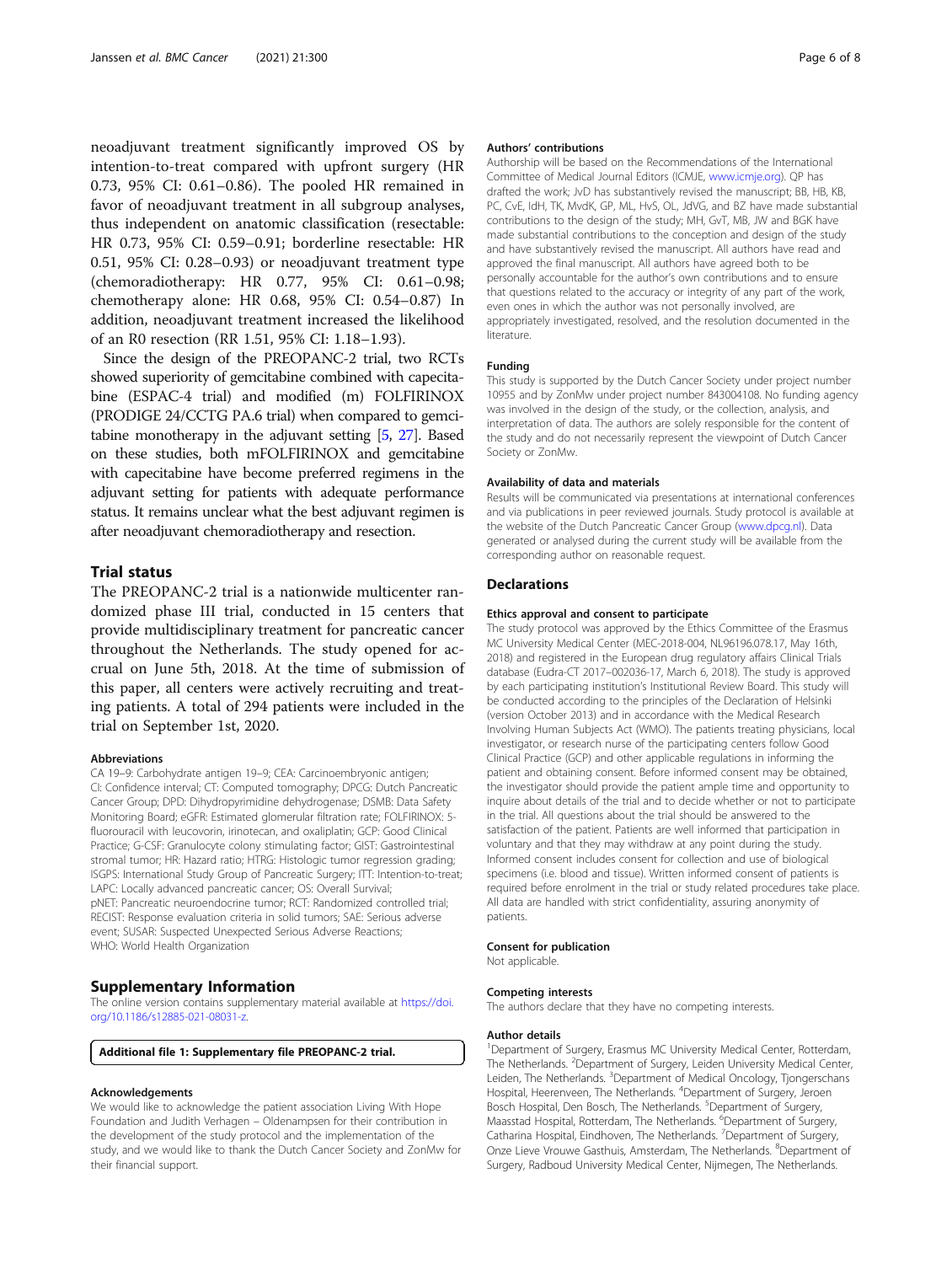<span id="page-6-0"></span><sup>9</sup>Department of Surgery, Isala Hospital, Zwolle, The Netherlands. <sup>10</sup>Department of Surgery, Medisch Spectrum Twente, Enschede, The Netherlands. 11Department of Surgery, Regional Academic Cancer Center Utrecht, St. Antonius Hospital and University Medical Center Utrecht, Utrecht, The Netherlands. 12Department of Medical Oncology, Amphia Hospital, Breda, The Netherlands. <sup>13</sup>Department of Internal Medicine, Division of Medical Oncology, GROW - School for Oncology and Developmental Biology, Maastricht UMC+, Maastricht, The Netherlands. 14Department of Surgery, Cancer Center Amsterdam, Amsterdam UMC, Vrije Universiteit, Amsterdam, The Netherlands. <sup>15</sup>Department of Medical Oncology, Erasmus MC University Medical Center, Rotterdam, The Netherlands. <sup>16</sup>Department of Radiation Oncology, Cancer Center Amsterdam, Amsterdam UMC, University of Amsterdam, Amsterdam, The Netherlands.<sup>17</sup>Department of Surgery, Cancer Center Amsterdam, Amsterdam UMC, University of Amsterdam, Amsterdam, The Netherlands. 18Department of Medical Oncology, Cancer Center Amsterdam, Amsterdam UMC, University of Amsterdam, Amsterdam, The Netherlands.

### Received: 23 October 2020 Accepted: 14 March 2021 Published online: 23 March 2021

#### References

- 1. Paniccia A, Hosokawa P, Henderson W, Schulick RD, Edil BH, McCarter MD, et al. Characteristics of 10-year survivors of pancreatic ductal adenocarcinoma. JAMA Surg. 2015;150(8):701–10. [https://doi.org/10.1001/ja](https://doi.org/10.1001/jamasurg.2015.0668) [masurg.2015.0668.](https://doi.org/10.1001/jamasurg.2015.0668)
- 2. Dutch National Pancreatic Cancer Guideline 2011. Available from: [https://](https://richtlijnendatabase.nl/richtlijn/pancreascarcinoom/startpagina.html) [richtlijnendatabase.nl/richtlijn/pancreascarcinoom/startpagina.html](https://richtlijnendatabase.nl/richtlijn/pancreascarcinoom/startpagina.html).
- Oettle H, Neuhaus P, Hochhaus A, Hartmann JT, Gellert K, Ridwelski K, Niedergethmann M, Zülke C, Fahlke J, Arning MB, Sinn M, Hinke A, Riess H. Adjuvant chemotherapy with gemcitabine and long-term outcomes among patients with resected pancreatic cancer: the CONKO-001 randomized trial. Jama. 2013;310(14):1473–81. <https://doi.org/10.1001/jama.2013.279201>.
- 4. Neoptolemos JP, Stocken DD, Bassi C, Ghaneh P, Cunningham D, Goldstein D, Padbury R, Moore MJ, Gallinger S, Mariette C, Wente MN, Izbicki JR, Friess H, Lerch MM, Dervenis C, Oláh A, Butturini G, Doi R, Lind PA, Smith D, Valle JW, Palmer DH, Buckels JA, Thompson J, McKay CJ, Rawcliffe CL, Büchler MW, European Study Group for Pancreatic Cancer. Adjuvant chemotherapy with fluorouracil plus folinic acid vs gemcitabine following pancreatic cancer resection: a randomized controlled trial. JAMA. 2010;304(10):1073–81. <https://doi.org/10.1001/jama.2010.1275>.
- 5. Neoptolemos JP, Palmer DH, Ghaneh P, Psarelli EE, Valle JW, Halloran CM, Faluyi O, O'Reilly DA, Cunningham D, Wadsley J, Darby S, Meyer T, Gillmore R, Anthoney A, Lind P, Glimelius B, Falk S, Izbicki JR, Middleton GW, Cummins S, Ross PJ, Wasan H, McDonald A, Crosby T, Ma YT, Patel K, Sherriff D, Soomal R, Borg D, Sothi S, Hammel P, Hackert T, Jackson R, Büchler MW. Comparison of adjuvant gemcitabine and capecitabine with gemcitabine monotherapy in patients with resected pancreatic cancer (ESPAC-4): a multicentre, open-label, randomised, phase 3 trial. Lancet. 2017; 389(10073):1011–24. [https://doi.org/10.1016/S0140-6736\(16\)32409-6](https://doi.org/10.1016/S0140-6736(16)32409-6).
- 6. Versteijne E, Vogel JA, Besselink MG, Busch ORC, Wilmink JW, Daams JG, van Eijck C, Groot Koerkamp B, Rasch CRN, van Tienhoven G, Dutch Pancreatic Cancer Group. Meta-analysis comparing upfront surgery with neoadjuvant treatment in patients with resectable or borderline resectable pancreatic cancer. Br J Surg. 2018;105(8):946–58. <https://doi.org/10.1002/bjs.10870>.
- 7. Azari FS, Vollmer CM Jr, Roses RE, Keele L, DeMatteo RP, Drebin JA, et al. A contemporary analysis of palliative procedures in aborted pancreatoduodenectomy: morbidity, mortality, and impact on future therapy. Surgery. 2020;168(6):1026–31. [https://doi.org/10.1016/j.surg.2020.06.041.](https://doi.org/10.1016/j.surg.2020.06.041)
- 8. Mayo SC, Gilson MM, Herman JM, Cameron JL, Nathan H, Edil BH, Choti MA, Schulick RD, Wolfgang CL, Pawlik TM. Management of patients with pancreatic adenocarcinoma: national trends in patient selection, operative management, and use of adjuvant therapy. J Am Coll Surg. 2012;214(1):33– 45. [https://doi.org/10.1016/j.jamcollsurg.2011.09.022.](https://doi.org/10.1016/j.jamcollsurg.2011.09.022)
- 9. Merkow RP, Bilimoria KY, Tomlinson JS, Paruch JL, Fleming JB, Talamonti MS, Ko CY, Bentrem DJ. Postoperative complications reduce adjuvant chemotherapy use in resectable pancreatic cancer. Ann Surg. 2014;260(2): 372–7. [https://doi.org/10.1097/SLA.0000000000000378.](https://doi.org/10.1097/SLA.0000000000000378)
- 10. Jang JY, Han Y, Lee H, Kim SW, Kwon W, Lee KH, Oh DY, Chie EK, Lee JM, Heo JS, Park JO, Lim DH, Kim SH, Park SJ, Lee WJ, Koh YH, Park JS, Yoon DS, Lee IJ, Choi SH. Oncological benefits of Neoadjuvant Chemoradiation with

gemcitabine versus upfront surgery in patients with borderline Resectable pancreatic Cancer: a prospective, randomized, open-label, multicenter phase 2/3 trial. Ann Surg. 2018;268(2):215–22. [https://doi.org/10.1097/SLA.](https://doi.org/10.1097/SLA.0000000000002705) [0000000000002705](https://doi.org/10.1097/SLA.0000000000002705).

- 11. Versteijne E, Suker M, Groothuis K, Akkermans-Vogelaar JM, Besselink MG, Bonsing BA, Buijsen J, Busch OR, Creemers GJM, van Dam RM, Eskens FALM, Festen S, de Groot JWB, Groot Koerkamp B, de Hingh IH, Homs MYV, van Hooft JE, Kerver ED, Luelmo SAC, Neelis KJ, Nuyttens J, Paardekooper GMRM, Patijn GA, van der Sangen MJC, de Vos-Geelen J, Wilmink JW, Zwinderman AH, Punt CJ, van Eijck CH, van Tienhoven G, for the Dutch Pancreatic Cancer Group. Preoperative Chemoradiotherapy versus immediate surgery for Resectable and borderline Resectable pancreatic Cancer: results of the Dutch randomized phase III PREOPANC trial. J Clin Oncol. 2020;38(16):1763–73. <https://doi.org/10.1200/JCO.19.02274>.
- 12. Versteijne E, van Eijck CH, Punt CJ, Suker M, Zwinderman AH, Dohmen MA, et al. Preoperative radiochemotherapy versus immediate surgery for resectable and borderline resectable pancreatic cancer (PREOPANC trial): study protocol for a multicentre randomized controlled trial. Trials. 2016; 17(1):127. <https://doi.org/10.1186/s13063-016-1262-z>.
- 13. Conroy T, Desseigne F, Ychou M, Bouche O, Guimbaud R, Becouarn Y, et al. FOLFIRINOX versus gemcitabine for metastatic pancreatic cancer. N Engl J Med. 2011;364(19):1817–25. [https://doi.org/10.1056/NEJMoa1011923.](https://doi.org/10.1056/NEJMoa1011923)
- 14. Suker M, Beumer BR, Sadot E, Marthey L, Faris JE, Mellon EA, el-Rayes BF, Wang-Gillam A, Lacy J, Hosein PJ, Moorcraft SY, Conroy T, Hohla F, Allen P, Taieb J, Hong TS, Shridhar R, Chau I, van Eijck CH, Koerkamp BG. FOLFIRINOX for locally advanced pancreatic cancer: a systematic review and patient-level meta-analysis. Lancet Oncol. 2016;17(6):801–10. [https://doi.](https://doi.org/10.1016/S1470-2045(16)00172-8) [org/10.1016/S1470-2045\(16\)00172-8.](https://doi.org/10.1016/S1470-2045(16)00172-8)
- 15. Chauffert B, Mornex F, Bonnetain F, Rougier P, Mariette C, Bouche O, et al. Phase III trial comparing intensive induction chemoradiotherapy (60 Gy, infusional 5-FU and intermittent cisplatin) followed by maintenance gemcitabine with gemcitabine alone for locally advanced unresectable pancreatic cancer. Definitive results of the 2000-01 FFCD/SFRO study. Ann Oncol. 2008;19(9):1592–9.
- 16. Janssen QP, Buettner S, Suker M, Beumer BR, Addeo P, Bachellier P, Bahary N, Bekaii-Saab T, Bali MA, Besselink MG, Boone BA, Chau I, Clarke S, Dillhoff M, el-Rayes BF, Frakes JM, Grose D, Hosein PJ, Jamieson NB, Javed AA, Khan K, Kim KP, Kim SC, Kim SS, Ko AH, Lacy J, Margonis GA, McCarter MD, McKay CJ, Mellon EA, Moorcraft SY, Okada KI, Paniccia A, Parikh PJ, Peters NA, Rabl H, Samra J, Tinchon C, van Tienhoven G, van Veldhuisen E, Wang-Gillam A, Weiss MJ, Wilmink JW, Yamaue H, Homs MYV, van Eijck CHJ, Katz MHG, Groot Koerkamp B. Neoadjuvant FOLFIRINOX in patients with borderline Resectable pancreatic Cancer: a systematic review and patient-level metaanalysis. JNCI: Journal of the National Cancer Institute. 2019;111(8):782–94. [https://doi.org/10.1093/jnci/djz073.](https://doi.org/10.1093/jnci/djz073)
- 17. Janssen QP, O'Reilly EM, van Eijck CHJ, Groot KB. Neoadjuvant treatment in patients with Resectable and Borderline Resectable Pancreatic Cancer. Front Oncol. 2020;10:41. [https://doi.org/10.3389/fonc.2020.00041.](https://doi.org/10.3389/fonc.2020.00041)
- 18. Bassi C, Marchegiani G, Dervenis C, Sarr M, Abu Hilal M, Adham M, Allen P, Andersson R, Asbun HJ, Besselink MG, Conlon K, del Chiaro M, Falconi M, Fernandez-Cruz L, Fernandez-del Castillo C, Fingerhut A, Friess H, Gouma DJ, Hackert T, Izbicki J, Lillemoe KD, Neoptolemos JP, Olah A, Schulick R, Shrikhande SV, Takada T, Takaori K, Traverso W, Vollmer CR, Wolfgang CL, Yeo CJ, Salvia R, Buchler M, International Study Group on Pancreatic Surgery (ISGPS). The 2016 update of the international study group (ISGPS) definition and grading of postoperative pancreatic fistula: 11 years after. Surgery. 2017; 161(3):584–91. [https://doi.org/10.1016/j.surg.2016.11.014.](https://doi.org/10.1016/j.surg.2016.11.014)
- 19. Wente MN, Bassi C, Dervenis C, Fingerhut A, Gouma DJ, Izbicki JR, Neoptolemos JP, Padbury RT, Sarr MG, Traverso LW, Yeo CJ, Büchler MW. Delayed gastric emptying (DGE) after pancreatic surgery: a suggested definition by the international study Group of Pancreatic Surgery (ISGPS). Surgery. 2007;142(5):761–8. [https://doi.org/10.1016/j.surg.2007.05.005.](https://doi.org/10.1016/j.surg.2007.05.005)
- 20. Wente MN, Veit JA, Bassi C, Dervenis C, Fingerhut A, Gouma DJ, Izbicki JR, Neoptolemos JP, Padbury RT, Sarr MG, Yeo CJ, Büchler MW. Postpancreatectomy hemorrhage (PPH): an international study Group of Pancreatic Surgery (ISGPS) definition. Surgery. 2007;142(1):20–5. [https://doi.](https://doi.org/10.1016/j.surg.2007.02.001) [org/10.1016/j.surg.2007.02.001](https://doi.org/10.1016/j.surg.2007.02.001).
- 21. Dindo D, Demartines N, Clavien PA. Classification of surgical complications: a new proposal with evaluation in a cohort of 6336 patients and results of a survey. Ann Surg. 2004;240(2):205–13. [https://doi.org/10.1097/01.sla.0000133](https://doi.org/10.1097/01.sla.0000133083.54934.ae) [083.54934.ae.](https://doi.org/10.1097/01.sla.0000133083.54934.ae)